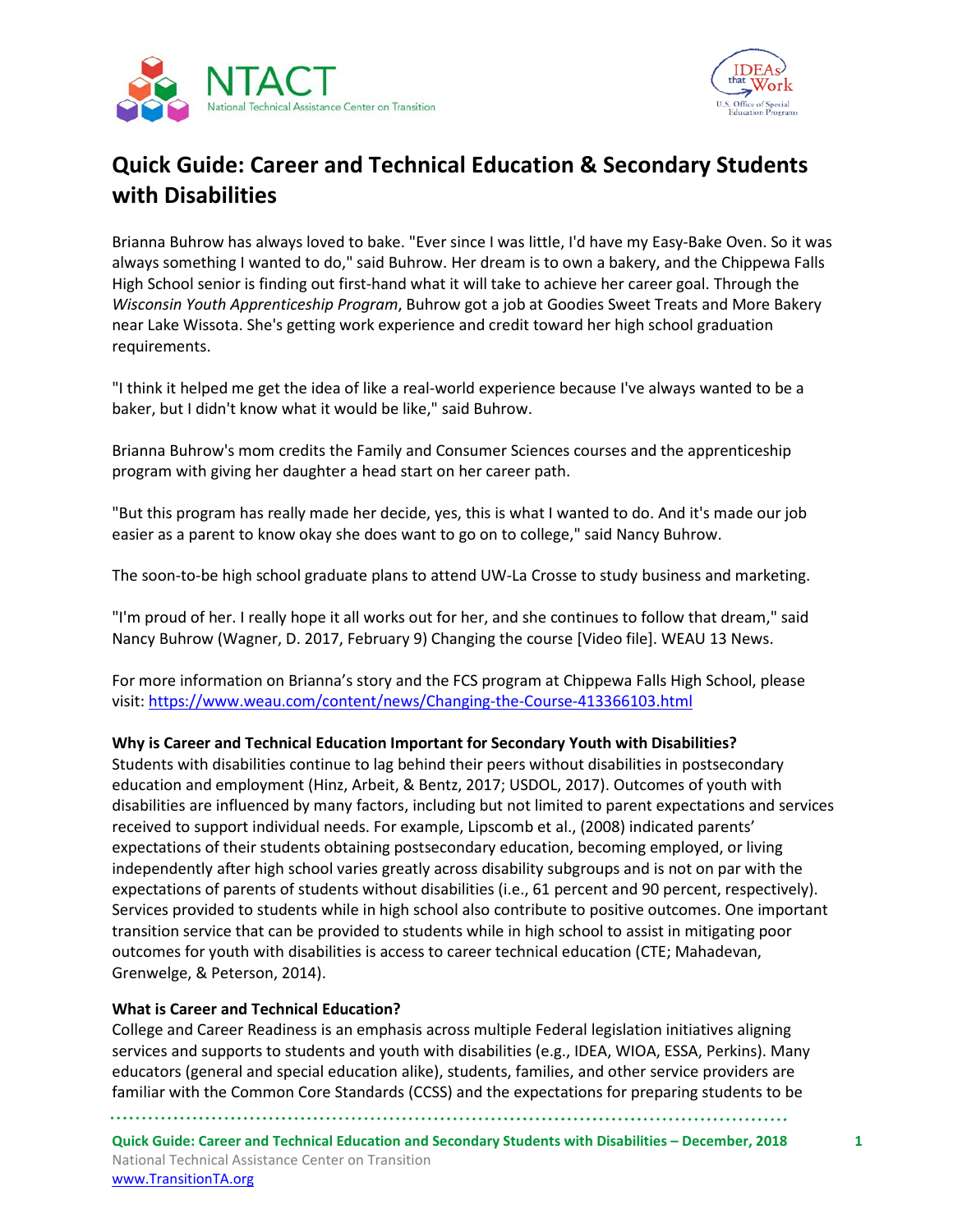college and career ready. The CCSS outline the necessary English Language Arts and mathematical knowledge and skills needed for entry into postsecondary studies (without remediation) and/or successful entry into a skilled workplace. In addition to implementing the CCSS, many States include "college and career readiness" indicators in the State accountability plans required under the Every Student Succeeds Act (ESSA); and measure Career Technical Education (CTE) program completion, credential attainment, and work-based learning.

In addition to the Common Core for secondary transition, it is important to align services and supports provided in secondary education programs with industry standards (e.g., Common Career Technical Core; Peterson et al., 2013). Education and industry have reached consensus on what students should know and be able to do at the end of a program of study in a particular career field (e.g., CTE concentrator, completion of at least two courses in a single CTE program or program of study; Advanced CTE, 2018). Industry standards provide guidance on common validated standards for each of the 16 occupational Career Clusters® and 79 Career Pathways. Common industry standards are also inclusive of industry validated Standards of Career Ready Practice. **The basic premise of both the CCSS and industry standards is to provide teachers, parents, employers, and other service providers with a consistent and clear understanding of what students are expected to learn to better position them to compete successfully in the global economy.**

#### **How Does Research Support Career and Technical Education?**

Previous research has found enrollment in vocational coursework (e.g., CTE) is predictive of positive outcomes in postsecondary education and employment after high school (Mazzotti et al., 2016; Test et al., 2009). More recently, Theobald, Goldhaber, Gratz, and Holden (2017) found students with disabilities who engage in a concentration of CTE courses in high school: (a) have fewer unexcused absences, (b) are more likely to graduate high school on-time, and (c) are more likely to be employed after high school than those students with disabilities who are enrolled in few to no CTE courses.

#### **Where Can You Find the Primary Source for Career and Technical Education?**

Association for Career & Technical Education[, https://www.acteonline.org/,](https://www.acteonline.org/) is the professional organization for CTE educators and provides educational leadership to empower educators and support implementation of high quality CTE programs thus increasing the likelihood of students achieving successful careers. This organization provides quality professional development via national events and online learning, tools to assess and implement high quality CTE programs, opportunities for leadership development, and a job bank that can be helpful to students and professionals.

The Center to Advance CTE is the primary resource for information regarding Career Technical Education and the common industry standards across the different Occupational Clusters. The Center to Advance CTE is an affiliate organization to [Advance CTE: State Leaders Connecting Learning to Work](https://www.careertech.org/) [\(https://www.careertech.org/\)](https://www.careertech.org/), a nonprofit organization representing State directors and leaders in secondary and postsecondary Career Technical Education. The purpose of these organizations is to support, promote, and sustain high-quality CTE policies, programs, and practice.

Another valuable resource is th[e College and Career Readiness & Success Center](https://ccrscenter.org/) [\(https://ccrscenter.org/\)](https://ccrscenter.org/), an U.S. Department of Education Office of Elementary and Secondary Education funded center. The purpose of the center is to support States to effectively implement initiatives for college and career readiness success.

**Quick Guide: Career and Technical Education & Secondary Youth with Disabilities – December, 2018 2** National Technical Assistance Center on Transition www.TransitionTA.org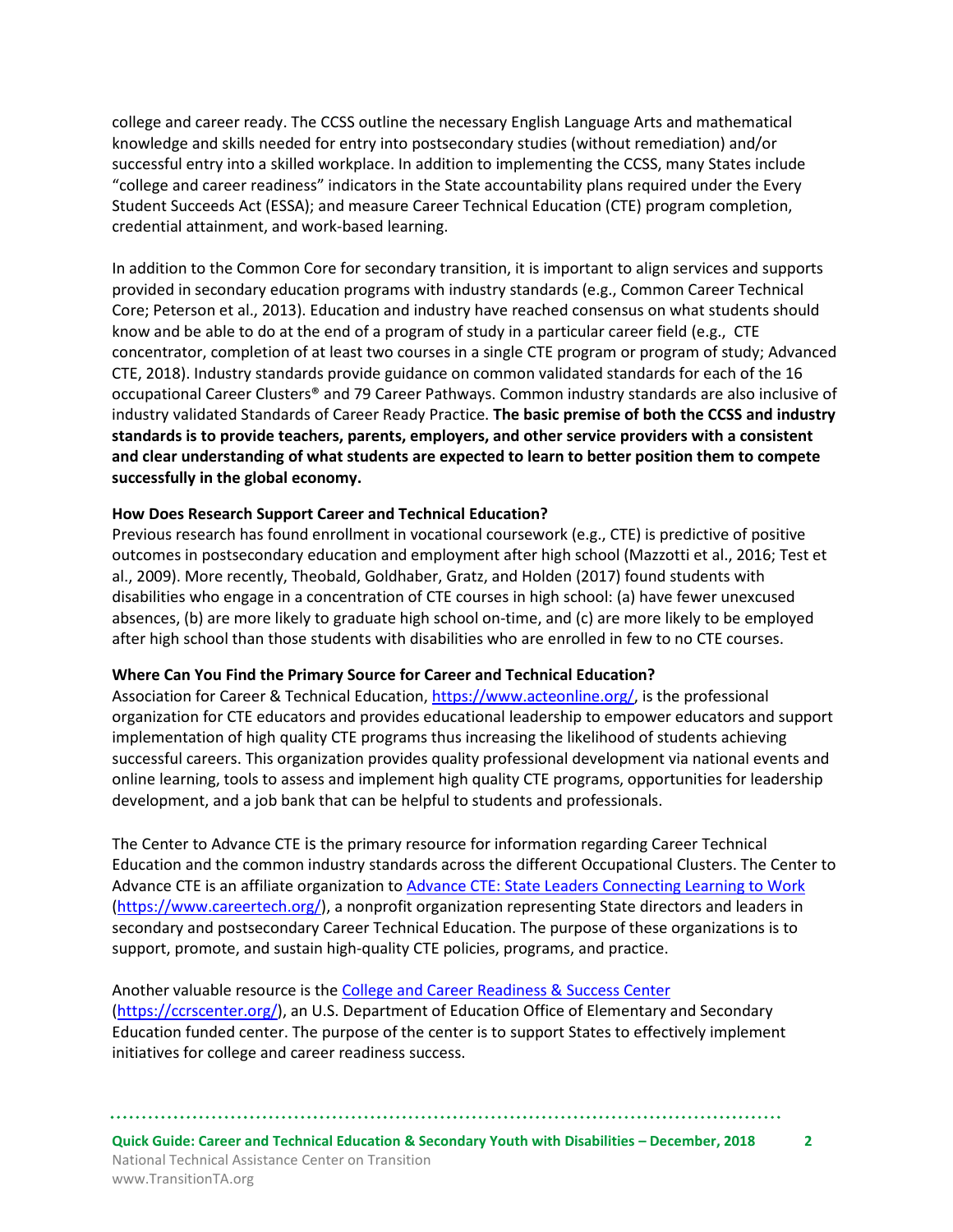#### **How Does This Apply to Youth with Disabilities and Families?**

- Once postsecondary goals have been developed, the CCSS and industry standards can assist in determining the skills to be developed through the Individualized Education Program (IEP) [https://www.acteonline.org/wp-content/uploads/2018/05/Techniques-October2014-CTE-](https://www.acteonline.org/wp-content/uploads/2018/05/Techniques-October2014-CTE-IEPs.pdf)[IEPs.pdf](https://www.acteonline.org/wp-content/uploads/2018/05/Techniques-October2014-CTE-IEPs.pdf)
- Work with your IEP team to determine what annual goals are needed to support post-school goals - <https://www.naset.org/index.php?id=760>
	- o A resource for writing SMART [Specific, Measurable, Actionable, Realistic, Time-limited] IEPs - <http://www.wrightslaw.com/bks/feta2/ch12.ieps.pdf>
- Determine CTE coursework that aligns with post-school goals [refer to schools' Program of Study handbook] - <https://www.heath.gwu.edu/career-and-technical-education>
- Meet with guidance counselor, career counselor, or special education case manager to discuss enrollment in CTE coursework and accommodations needed to be successful (e.g., reduced assignments, extended time, one-on-one support) - [http://www.ncwd](http://www.ncwd-youth.info/publications/youth-in-action-leading-your-transition-planning/)[youth.info/publications/youth-in-action-leading-your-transition-planning/](http://www.ncwd-youth.info/publications/youth-in-action-leading-your-transition-planning/)
- Explore Career Aptitude Testing Resources to help explore career options [https://careertech.org/student-interest-survey,](https://careertech.org/student-interest-survey)<https://www.youscience.com/>
- Provide self-advocacy/self-determination instruction to youth with disabilities to assist them in asking for needed accommodations in CTE coursework (e.g., additional time to complete technical skills assessments, credentialing exams, additional instructional support to master workplace competencies) - [http://www.ou.edu/education/centers-and](http://www.ou.edu/education/centers-and-partnerships/zarrow/transition-education-materials)[partnerships/zarrow/transition-education-materials](http://www.ou.edu/education/centers-and-partnerships/zarrow/transition-education-materials)
- Enroll students in CTE and complete requirements for concentration in a CTE Program of Study aligned with post-school goals - <https://careertech.org/cte-your-state> (see state specific requirements)
- Explore pre-employment transition services (Pre-ETS) offered by your local Vocational Rehabilitation office[: http://www.wintac.org/topic-areas/pre-employment-transition-services](http://www.wintac.org/topic-areas/pre-employment-transition-services)

## **How Does This Apply to Administrators?**

- Ensure general education and special education faculty, staff, students, and families are aware of common industry standards and how the school is addressing the standards across the curriculum - <https://www.careertech.org/cctc>
- Provide common planning time for general academic, special education, and CTE teachers, and counselors to discuss the common industry standards and how to best address across curricula <https://www2.ed.gov/programs/slcp/finalcommon.pdf>
- Provide professional development and co-teaching opportunities to all faculty and staff on providing appropriate accommodations to students with disabilities <https://osepideasthatwork.org/node/109>
- Provide guidance or team teaching to CTE instructors for implementing needed accommodations for youth with disabilities - <https://osepideasthatwork.org/node/109>

## **How Does This Apply to School-Level Special Education Practitioners?**

• Include the Programs of Study in the IEP, such as CTE coursework, aligned with a student's postschool goals *(see Tables 1-2 for examples below for a student with more intensive support needs* 

**Quick Guide: Career and Technical Education & Secondary Youth with Disabilities – December, 2018 3** National Technical Assistance Center on Transition www.TransitionTA.org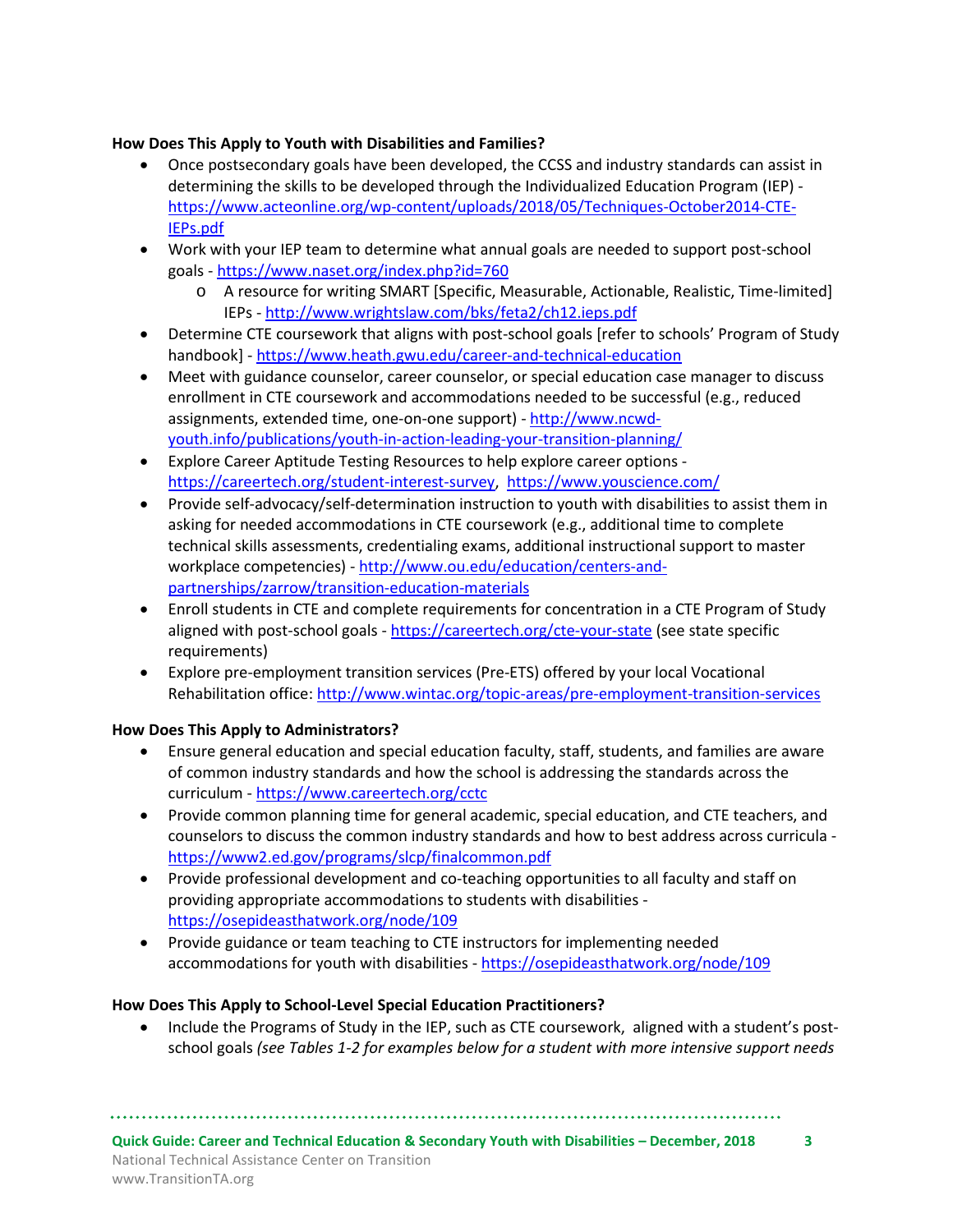*on track to receive an alternate diploma and a student on track for receiving a standard diploma)*

- Attend IEP meetings and ask questions regarding students' abilities, skills, and potential for success in a CTE program of study - [https://www.acteonline.org/wp](https://www.acteonline.org/wp-content/uploads/2018/05/Techniques-October2014-CTE-IEPs.pdf)[content/uploads/2018/05/Techniques-October2014-CTE-IEPs.pdf](https://www.acteonline.org/wp-content/uploads/2018/05/Techniques-October2014-CTE-IEPs.pdf)
- Ask that a copy of the IEP document and minutes be sent to you [https://www.acteonline.org/wp-content/uploads/2018/05/Techniques-October2014-CTE-](https://www.acteonline.org/wp-content/uploads/2018/05/Techniques-October2014-CTE-IEPs.pdf)[IEPs.pdf](https://www.acteonline.org/wp-content/uploads/2018/05/Techniques-October2014-CTE-IEPs.pdf)
- Provide the IEP team documentation of progress in CTE coursework and on annual IEP goals [https://www.acteonline.org/wp-content/uploads/2018/05/Techniques-October2014-CTE-](https://www.acteonline.org/wp-content/uploads/2018/05/Techniques-October2014-CTE-IEPs.pdf)[IEPs.pdf](https://www.acteonline.org/wp-content/uploads/2018/05/Techniques-October2014-CTE-IEPs.pdf)
- Provide career development opportunities (e.g., curriculum-based virtual field trips, Work-based learning) - [https://files.eric.ed.gov/fulltext/EJ854371.pdf;](https://files.eric.ed.gov/fulltext/EJ854371.pdf) <https://files.eric.ed.gov/fulltext/EJ854911.pdf>
- Define and provide appropriate accommodations, as defined by the IEP, in CTE courses <https://osepideasthatwork.org/node/109>
- Determine appropriate transition services that will support attainment of post-school goals including services to be delivered in CTE (e.g., work-based learning, participation in school-based enterprise, job shadowing) (*see Figure 1*)- <https://www.wrightslaw.com/info/trans.index.htm>
- Refer students to vocational rehabilitation for pre-employment transition services (Pre-ETS) as early as age 14[: http://www.wintac.org/topic-areas/pre-employment-transition-services](http://www.wintac.org/topic-areas/pre-employment-transition-services)

## **How Does This Apply to Vocational Rehabilitation Counselors?**

- Provide pre-employment transition services (Pre-ETS) as the first step to career exploration and identifying career pathways at the age of 16 or earlier - [http://www.wintac.org/topic-areas/pre](http://www.wintac.org/topic-areas/pre-employment-transition-services)[employment-transition-services](http://www.wintac.org/topic-areas/pre-employment-transition-services)
- Use occupational clusters or career pathways to help guide the process in developing the Individualized Plan for Employment (IPE) goals and identifying the needs of the students with disabilities as interests and careers are explored [https://www.transitionta.org/sites/default/files/news/VR%20Resources%2011\\_21.pdf](https://www.transitionta.org/sites/default/files/news/VR%20Resources%2011_21.pdf)
- Collaborate with CTE teachers to ensure students learn about careers and gain skills that the local labor market identify as high demand or in demand areas - <https://www.onetonline.org/>
- Provide students with work-based learning experiences aligned with identified interests and CTE classes. <https://cte.ed.gov/wbltoolkit/>
- Use industry standards to develop annual IEP goals focused on the technical skills needed for students to successfully achieve their post-school goals *(see Table 3 examples below for a student with more intensive support needs on track to receive an alternate diploma and a student on track for receiving a standard diploma)*

## **Table 1.**

*Sample program of study for student on tract to receive alternate diploma reflecting CTE*

**Post-School Goal:** After graduation from high school, Kevin will work 20 or more hours, as a sous chef in the deli of the local grocery store.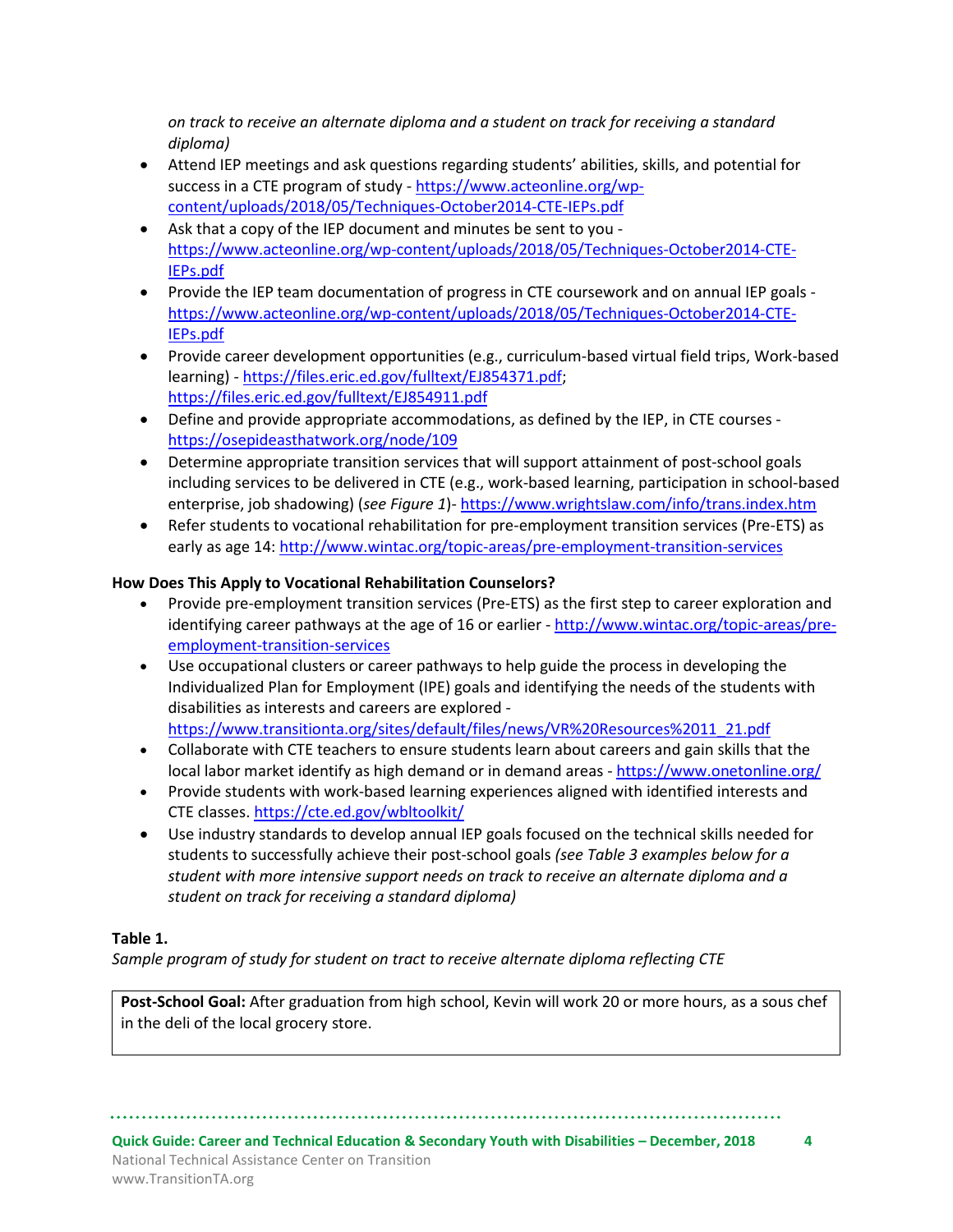| 24 credits             | <b>Activities including pre-employment</b><br><b>Courses</b> |                                                           |  |
|------------------------|--------------------------------------------------------------|-----------------------------------------------------------|--|
| Alternate              |                                                              | transition services to be provided in                     |  |
| Diploma                |                                                              | collaboration with Vocational                             |  |
|                        |                                                              | <b>Rehabilitation</b>                                     |  |
| 9 <sup>th</sup> Grade  | <b>English for Occupations I</b><br>$\bullet$                | Industry tours<br>$\bullet$                               |  |
|                        | Math for Community Living I<br>$\bullet$                     | Job exploration counseling<br>$\bullet$                   |  |
|                        | <b>Environmental Science</b><br>$\bullet$                    | Workplace readiness training<br>$\bullet$                 |  |
|                        | <b>Computer Applications I</b><br>$\bullet$                  | Counseling on enrollment<br>$\bullet$                     |  |
|                        | Foreign Language/Elective<br>$\bullet$                       | opportunities in comprehensive                            |  |
|                        | Elective course<br>$\bullet$                                 | transition and postsecondary                              |  |
|                        |                                                              | education programs at institutions of<br>higher education |  |
|                        |                                                              | Work-based learning experiences<br>$\bullet$              |  |
|                        |                                                              | Instruction in self-advocacy<br>$\bullet$                 |  |
| 10 <sup>th</sup> Grade | <b>English for Occupations II</b><br>$\bullet$               | Job shadow at local grocery store<br>$\bullet$            |  |
|                        | Math for Community Living II<br>$\bullet$                    | (work-based learning experience)                          |  |
|                        | Geography<br>$\bullet$                                       | Participation in school-based<br>$\bullet$                |  |
|                        | <b>Food Science</b><br>$\bullet$                             | enterprise                                                |  |
|                        | Accounting I                                                 | Instruction in self-advocacy<br>$\bullet$                 |  |
|                        | Health                                                       | Workplace readiness training to<br>$\bullet$              |  |
|                        |                                                              | develop social skills and independent                     |  |
|                        |                                                              | living                                                    |  |
| 11 <sup>th</sup> Grade | <b>English for Occupations III</b><br>$\bullet$              | Community-based vocational training<br>$\bullet$          |  |
|                        | Math for Community Living III<br>$\bullet$                   | Instruction in self-advocacy<br>$\bullet$                 |  |
|                        | <b>Civics</b><br>$\bullet$                                   | Workplace readiness training to<br>$\bullet$              |  |
|                        | <b>Culinary Arts I</b><br>$\bullet$                          | develop social skills and independent                     |  |
|                        | <b>Consumer Strategies</b><br>$\bullet$                      | living                                                    |  |
|                        | <b>Physical Education</b><br>$\bullet$                       |                                                           |  |
| 12 <sup>th</sup> Grade | <b>English for Occupations IV</b><br>$\bullet$               | Paid Internship (work-based learning<br>$\bullet$         |  |
|                        | Math for Community Living IV<br>$\bullet$                    | experience)                                               |  |
|                        | <b>Culinary Arts II</b><br>$\bullet$                         | Job exploration counseling<br>$\bullet$                   |  |
|                        | <b>Food Preparation Fundamentals</b><br>$\bullet$            |                                                           |  |
|                        | U.S. Government                                              |                                                           |  |
|                        | Home and Consumer Science                                    |                                                           |  |
|                        | Internship                                                   |                                                           |  |

## **Table 2.**

*Sample program of study for student on track to receive standard diplom reflecting CTE*

| Post-School Goal: After graduation from high school, Camilla will obtain a job working at the airport<br>and work toward becoming a full-time flight attendant. |                |                                            |  |  |
|-----------------------------------------------------------------------------------------------------------------------------------------------------------------|----------------|--------------------------------------------|--|--|
| 24 credits                                                                                                                                                      | <b>Courses</b> | <b>Activities including pre-employment</b> |  |  |
| <b>Standard</b>                                                                                                                                                 |                | transition services to be provided in      |  |  |
| Diploma                                                                                                                                                         |                |                                            |  |  |

**Quick Guide: Career and Technical Education & Secondary Youth with Disabilities – December, 2018 5** National Technical Assistance Center on Transition www.TransitionTA.org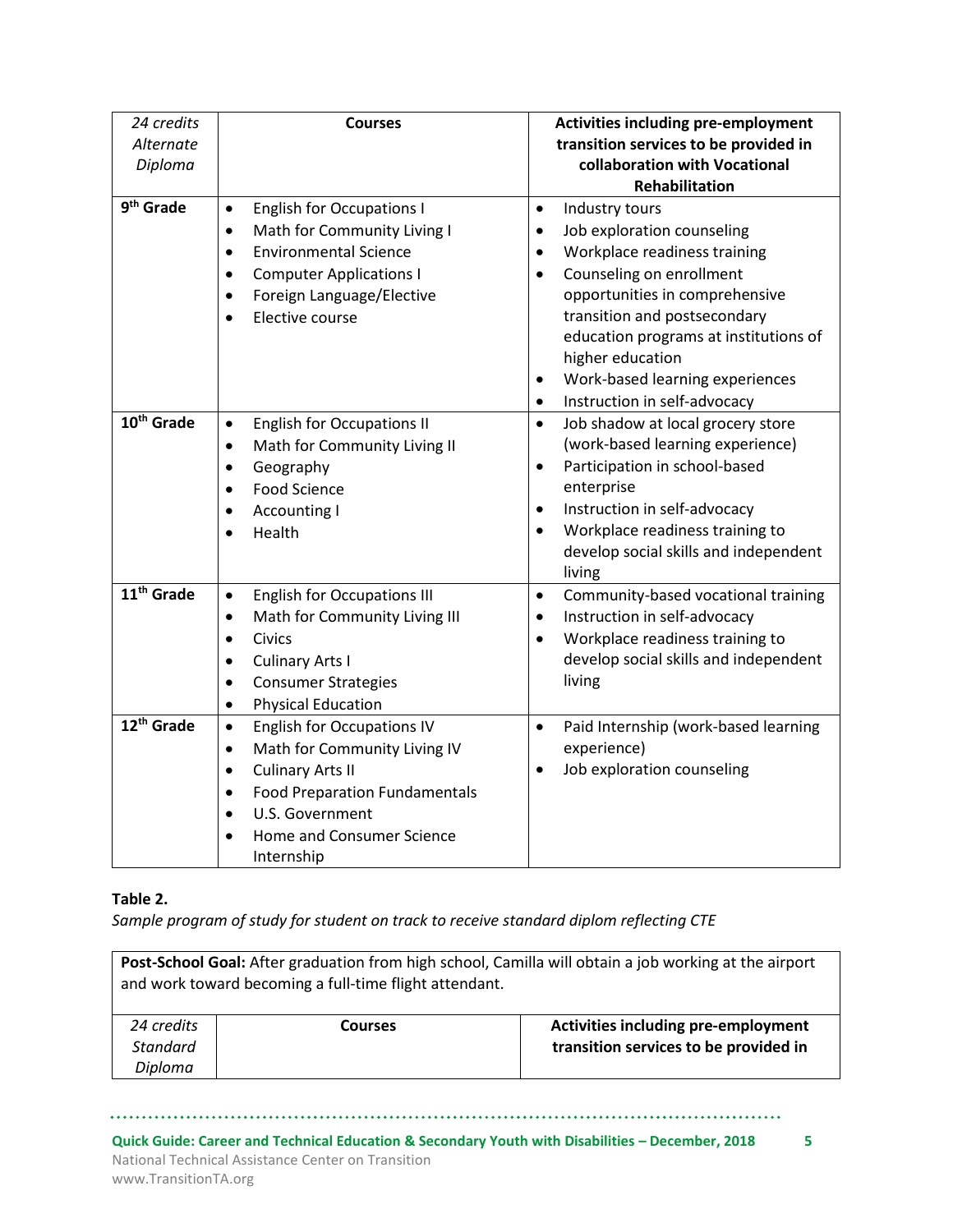|                        |                                              | collaboration with Vocational                       |
|------------------------|----------------------------------------------|-----------------------------------------------------|
|                        |                                              | <b>Rehabilitation</b>                               |
| 9 <sup>th</sup> Grade  | English I<br>$\bullet$                       | <b>Career Assessments</b><br>$\bullet$              |
|                        | Math<br>$\bullet$                            | Exploration of careers in aviation via<br>$\bullet$ |
|                        | Science<br>$\bullet$                         | O'NET                                               |
|                        | Foreign Language/Elective<br>$\bullet$       | Vocational Interest inventory with<br>$\bullet$     |
|                        | Introduction to Hospitality and<br>$\bullet$ | discussion of results                               |
|                        | Tourism                                      | Career-specific guest speakers<br>$\bullet$         |
|                        | Elective course<br>$\bullet$                 | Job exploration counseling<br>$\bullet$             |
|                        |                                              | Instruction in self-advocay<br>$\bullet$            |
| 10 <sup>th</sup> Grade | English II<br>$\bullet$                      | $\bullet$<br>Structured Interview with a flight     |
|                        | Math<br>$\bullet$                            | attendant                                           |
|                        | Science                                      | Virtual tour of airport<br>٠                        |
|                        | World History<br>$\bullet$                   | Participate in opportunities provided<br>$\bullet$  |
|                        | <b>Physical Education</b><br>$\bullet$       | with career and technical student                   |
|                        | Technology for Hospitality and<br>$\bullet$  | organizations (e.g., Future Business                |
|                        | tourism                                      | Leaders of America)                                 |
|                        |                                              | Workplace readiness training<br>$\bullet$           |
| 11 <sup>th</sup> Grade | English III<br>$\bullet$                     | Job shadow at airport<br>$\bullet$                  |
|                        | Math<br>$\bullet$                            | Participate in workplace readiness<br>$\bullet$     |
|                        | Science                                      | training to develop social skills, i.e.,            |
|                        | U.S. History<br>$\bullet$                    | communication, problem solving,<br>$\bullet$        |
|                        | Foreign Language/Elective<br>$\bullet$       | decision making, conflict resolution                |
|                        | Travel & Tourism Marketing &<br>$\bullet$    |                                                     |
|                        | Management                                   |                                                     |
| 12 <sup>th</sup> Grade | English IV<br>$\bullet$                      | Internship at airport<br>$\bullet$                  |
|                        | Math<br>$\bullet$                            | Job exploration counseling<br>$\bullet$             |
|                        | Science                                      |                                                     |
|                        | <b>US Government/Economics</b><br>$\bullet$  |                                                     |
|                        | Health<br>$\bullet$                          |                                                     |
|                        | Hospitality & Tourism                        |                                                     |
|                        | Entrepreneurship                             |                                                     |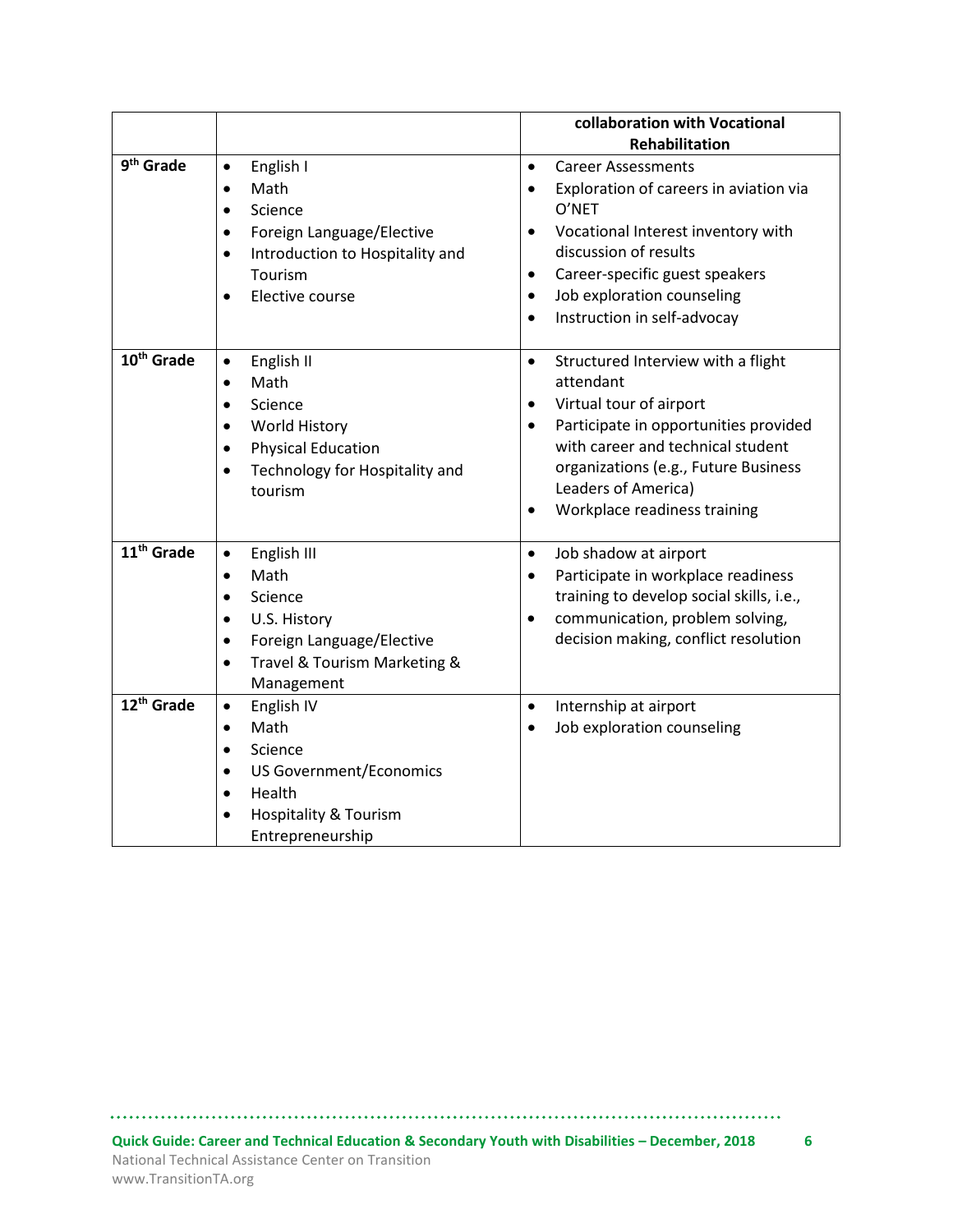

**Figure 1.**Transition Servces Aligned with Post-school Goals for Students on Track for Alternate Diploma

**Figure 2.**Transition servces aligned with post-school goals for Student on Track for Standard Diploma



**Quick Guide: Career and Technical Education & Secondary Youth with Disabilities – December, 2018 7** National Technical Assistance Center on Transition www.TransitionTA.org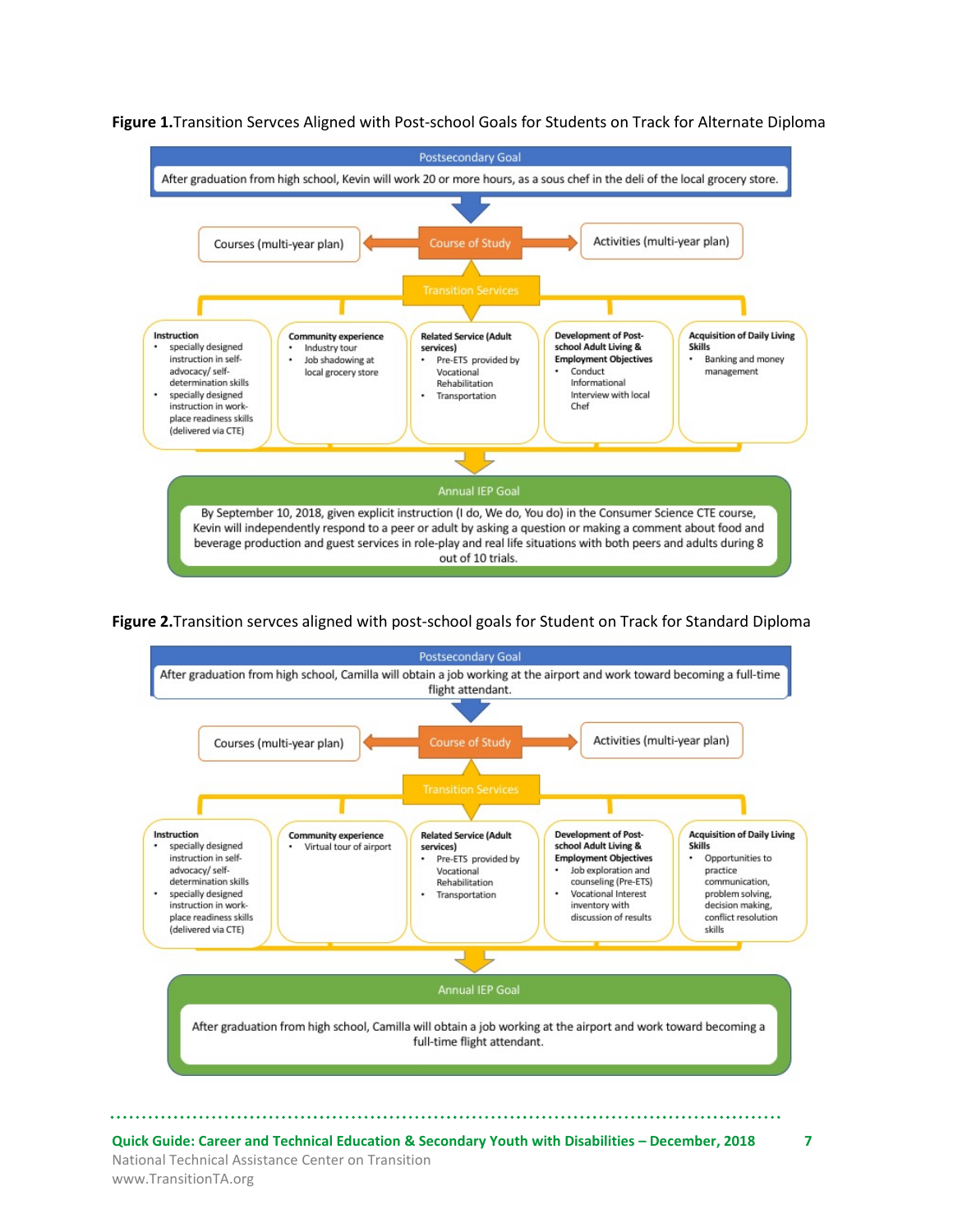**Table 3.**  *Sample annual IEP goals aligned with post-school goals reflecting industry standards*

| <b>Post-School Goal</b>                                                                                                                                | Sample Industry Standards                                                                                                                                                                                                                                                  | <b>Annual IEP Goal</b>                                                                                                                                                                                                                                                                                                                                                                      |
|--------------------------------------------------------------------------------------------------------------------------------------------------------|----------------------------------------------------------------------------------------------------------------------------------------------------------------------------------------------------------------------------------------------------------------------------|---------------------------------------------------------------------------------------------------------------------------------------------------------------------------------------------------------------------------------------------------------------------------------------------------------------------------------------------------------------------------------------------|
| After graduation from high<br>school, Kevin will work 20 or<br>more hours, as a sous chef in<br>the deli of the local grocery<br>store.                | <b>Occupational Cluster or</b><br>Pathway: Restaurants &<br>Food/Beverage Services Career<br>Standard: Implement standard<br>operating procedures related to<br>food and beverage production<br>and guest services.                                                        | By September 10, 2018, given<br>explicit instruction (I do, We do,<br>You do) in the Consumer<br>Science CTE course, Kevin will<br>independently respond to a<br>peer or adult by asking a<br>question or making a comment<br>about food and beverage<br>production and guest services in<br>role-play and real life situations<br>with both peers and adults<br>during 8 out of 10 trials. |
| After graduation from high<br>school, Camilla will obtain a job<br>working at the airport and work<br>toward becoming a full-time<br>flight attendant. | <b>Occupational Cluster of</b><br>Pathway: Travel & Tourism<br>Career<br><b>Standard: Assess the potential</b><br>(real and perceived) hazards<br>related to multiple<br>environments, and recommend<br>appropriate safety, health and<br>security measures for travelers. | By May 30 <sup>th</sup> , 2019, given small<br>group instruction on health and<br>security measures for travelers<br>in the Travel and Tourism<br>Management course at the local<br><b>Career Technical Education</b><br>Resource Center, Camilla will<br>identify appropriate health and<br>security measures with 100%<br>accuracy.                                                       |

**For additional topic resources relevant to secondary education see:** (*Note: Please visit your state's Department of Education/CTE/VR websites for resources pertaining to CTE and Secondary Youth with Disabilities*)

- Association for Career & Technical Education:<https://www.acteonline.org/>
- U.S. Department of Education Work-based Learning Toolkit:<https://cte.ed.gov/wbltoolkit/>
- NTACT Competitive Integrated Employment Toolkit[: https://www.transitionta.org/cietoolkit](https://www.transitionta.org/cietoolkit)
- Center for Apprenticeships and Work-based Learning: [https://center4apprenticeship.jff.org/resources/?resource\\_type=case-studysuccess](https://center4apprenticeship.jff.org/resources/?resource_type=case-studysuccess-story&resource_type=report&resource_type=tooltoolkit)[story&resource\\_type=report&resource\\_type=tooltoolkit](https://center4apprenticeship.jff.org/resources/?resource_type=case-studysuccess-story&resource_type=report&resource_type=tooltoolkit)
- Association for Career and Technical Education: [https://www.acteonline.org/professional](https://www.acteonline.org/professional-development/)[development/](https://www.acteonline.org/professional-development/)